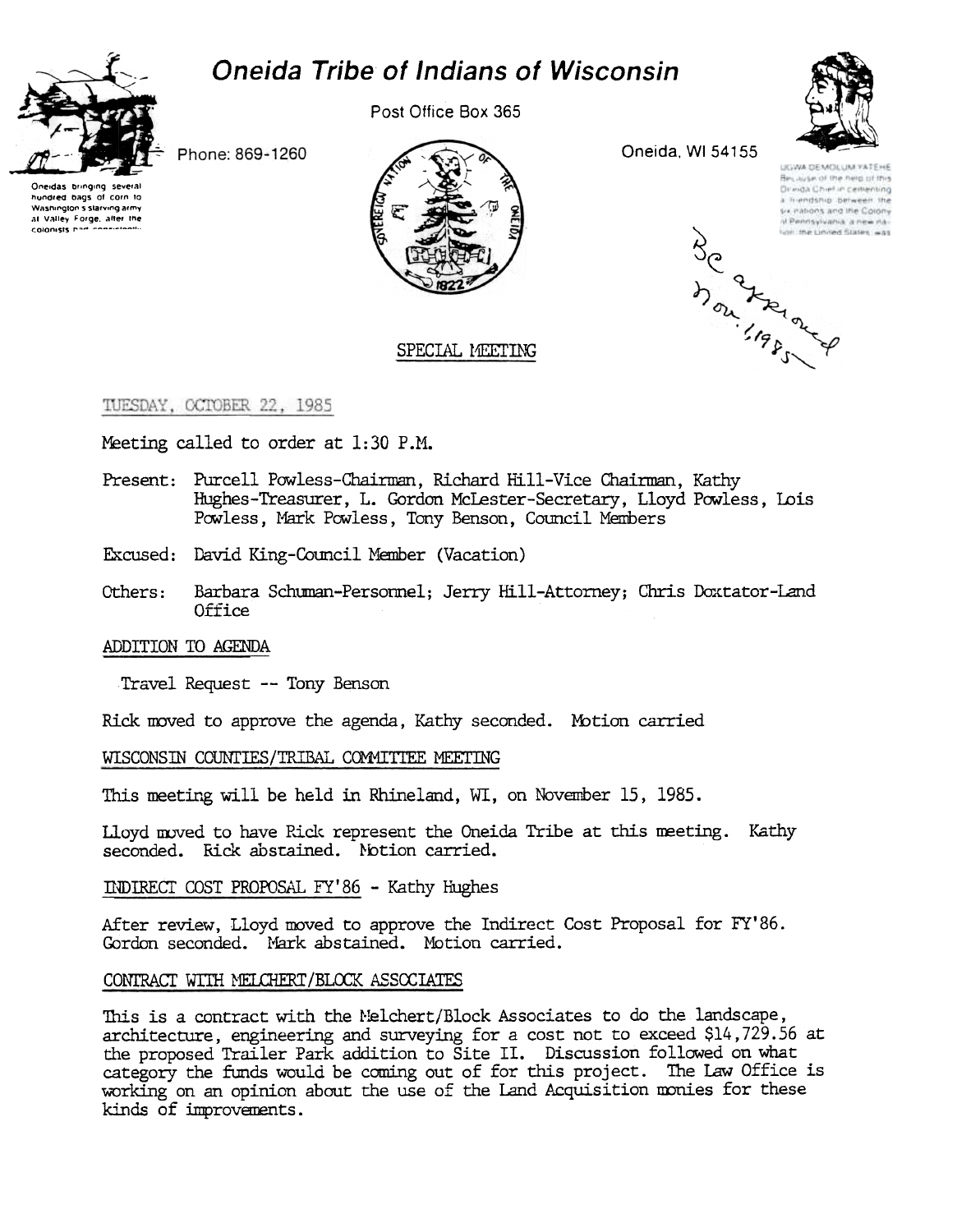ONEIDA TRIBE OF INDIANS OF WISCONSIN Special Meeting - October 22, 1985 Page 2

## MELCHERT/BLOCK ASSOCIATES (CONTINUED)

Lloyd moved to table this item until we receive the opinion from the Law Office. There was no second. Motion died.

Discussion continued. Rick moved to have this matter referred back to the Planning & Economic Offices for the development of a Business Plan and explore some alternate funding sources. A letter will be sent to Indian Health Service and Melchert/Block Associates explaining the reason why it is taking longer than expected to get started on the site preparations. The Planning Office is to have the recommendation back within 30 days. Lloyd seconded. Motion carried.

2:30 Kathy was excused.

PERSONNEL - Barbara Schuman

#### - HIRING INFORMATION

Plan Manager for Building and Grounds -- Wilbert C. Rentmeester - Grade 21

## REQUEST TO MEET WITH THE UNIVERSITY OF WISCONSIN-OSHKOSH ADMINISTRATION -Lloyd Powless

Chris Johns has been communicating with Dr. Laura Adams, Acting Assistance Vice-Chancellor for Academic Development and Minority Programs and Services. She stated the are very interested in having a meeting with a delegation from Oneida to improve relationships with the University and our Community.

Lois moved to have Lloyd and Chris put together a meeting with the U.W.-Oshkosh Administration. Rick seconded. Mark abstained. Motion carried.

# UPDATE ON INDIAN BINGO - Mark Powless, Jerry Hill

Mark and Jerry attended the National Conference of American Indians October 7 - 11, 1985. Mark, as Chairman of the National Indian Gaming Task Force, made presentations to get support from the NCAI to help protect Indian gaming. The Task Force supports the Udall Bill and the Diconcini Bill.

Mark presented a draft American Indian Tribal Entertainment Enterprise Association Charter & By-Laws and asked that this be considered for approval at the November 1, 1985 Business Committee meeting.

# LAND GFFICE RECOMMENDATIONS OF OCTOBER 14, 1985

The Land Office recommends approval of cancellations for the following persons:

Artley Skenandore - agriculture lease on Overland Road (13 acres) 1. Resolution  $#10-22-85-D$ .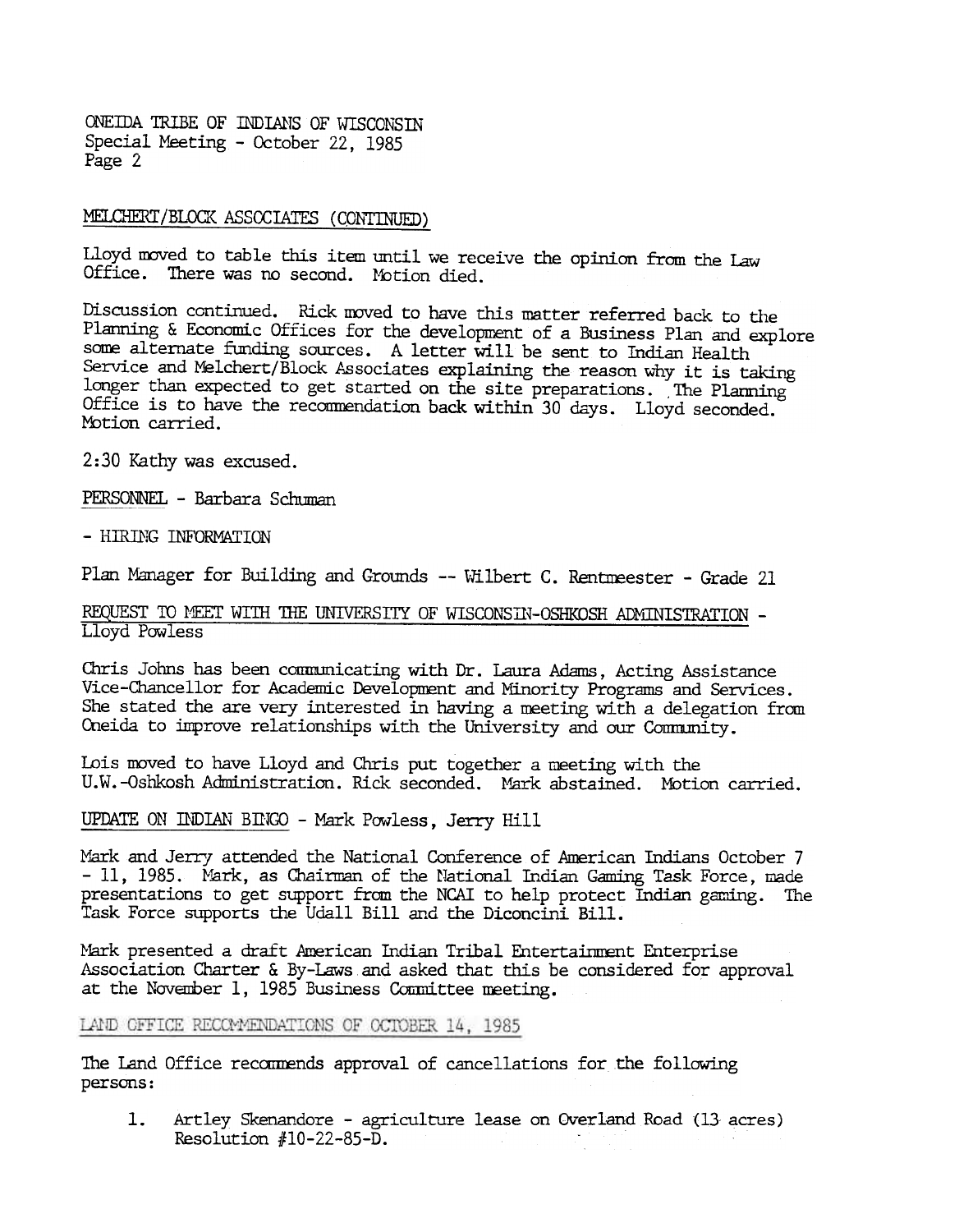ONEIDA TRIBE OF INDIANS OF WISCONSIN Special Meeting - October 22, 1985 Page 3

LAND CFFICE (CONTINUED)

Ann Speigel - residential lease on Reformatory Road (2 acres)  $2.$ Resolution  $#10-22-85-C$ .

Mark moved to approve items 1 and 2, Rick seconded. Motion carried.

The Land Committee recommends acceptance of the following proposed leases:

Elmer Vanden Bloomer - agriculture lease (renewal of 15 acres of  $1:$ Freedom Road.

Rick moved to table, Gordon seconded. Motion carried.

- Linden and Dawn Bain residential lease of two (2) acres on Town  $2.$ Road ( $\frac{1}{2}$  Fair Rental). Resolution #10-22-85-B
- Bernard Johnson residential lease of one (1) acres on Town Road.  $3.$  $R$ 250/*ulion #* /0-22-85-E

Rick moved to accept the two resolutions of Linden & Dawn Bain and Bernard Johnson. Lois seconded. Motion carried.

4 Richard and Tina Webster - residential lease of two (2) acres on Reformatory Road.

Mark moved to approve, Tony seconded. Lloyd abstained. Motion carried.

Application of Irene and Abel Prevost for a two (2) acre residential 5. lease on County"H" with the stipulation that Mr. and Mrs. Prevost grant an easement to the Oneida Tribe for three (3) acres directly west of the lease site.

Mark moved to approve, Lois seconded. Motion carried.

Lois moved to accept the Land Office quarterly report. Gordon seconded. Motion carried.

SUPPORT LETTER FOR THE RED CLIFF CHIPPEWA'S & RESOLUTION #10-22-85-A - Jerry

Letter is as follows:

Attached you will find a resolution of the Oneida Tribe supporting the request of Red Cliff Band to the American Indian Study Committee. We feel that the Red Cliff people are being denied and discriminated against in a truly unconscionable manner. We urge the American Indian Study Committee to take appropriate action at its earliest opportunity.